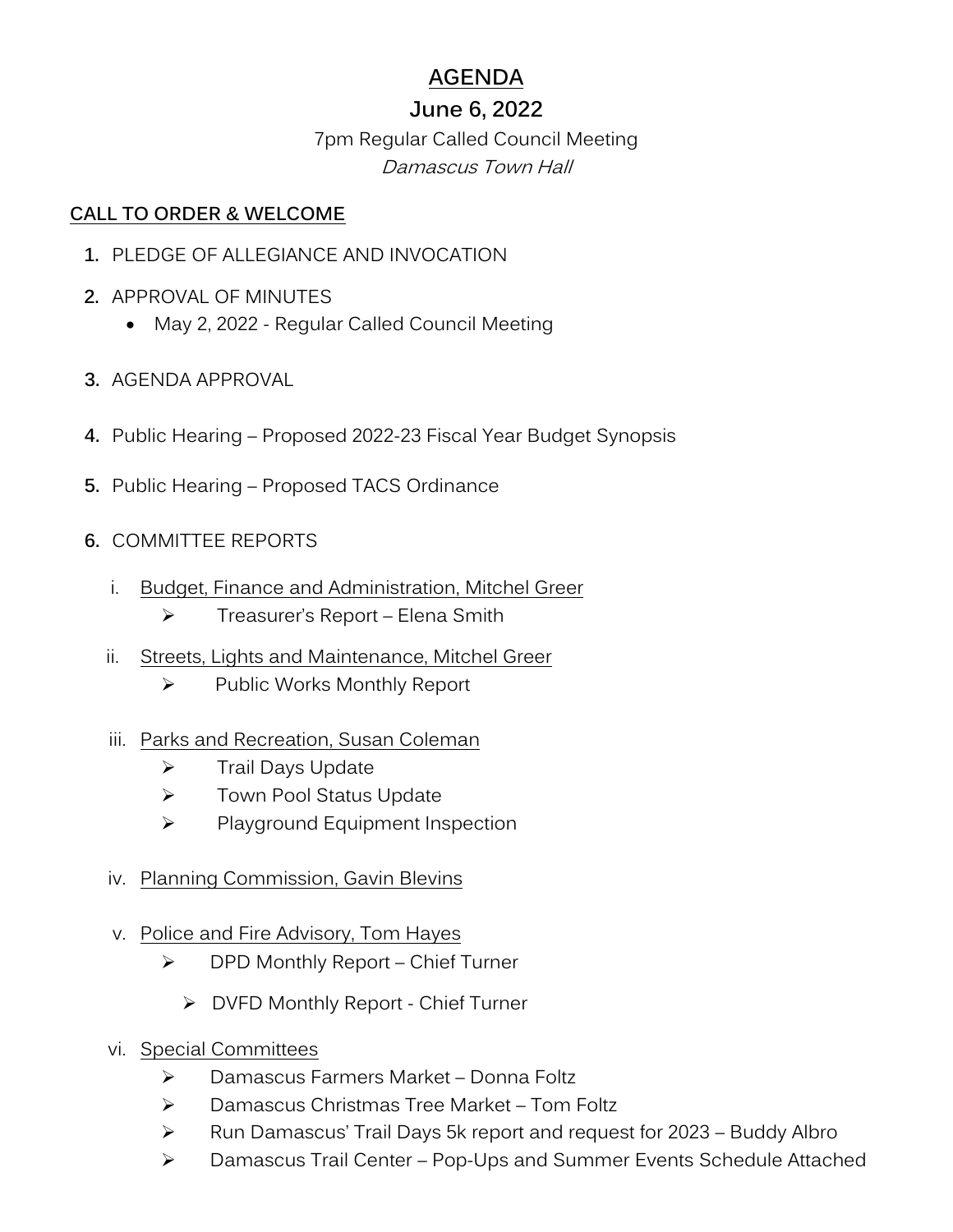### **7.** MANAGER'S REPORT - Gavin Blevins

➢ Contract for Mowing & Landscaping

## **8.** OLD BUSINESS

### **9.** NEW BUSINESS

- Reschedule the July Council Meeting  $-$  The 1<sup>st</sup> Monday falls on a Holiday
- Lisa Quigley VA Creeper Trail Conservancy Report

### **10.**LEGAL MATTERS (if necessary, motion to)

At the appropriate time, motion to Recess into Closed Session for Discussion and Consideration of \_\_\_\_\_\_\_\_\_\_\_, per VA Code Section 2.2-3711 (A) (\_).

### **11.**MAYOR & COUNCIL MEMBERS REPORTS

- ➢ Katie Lamb
- ➢ Tom Hayes
- ➢ Mitchel Greer
- ➢ Beaty Jackson
- ➢ Susan Coleman
- ➢ Tony Doss
- ➢ Charles Fields

### **12.** CITIZENS COMMENTS

\* Citizens wishing to address the Council are asked to sign in on the Public Participation Register provided at the podium, and if participating electronically please clearly state your name and address for the record.

## **13.** UPCOMING EVENTS & OTHER ANNOUNCEMENTS

- June 4 Dam Yeti 50 Miler
- June 10 Mountain Movers Movie in the Park
- June 17 Beaverdam Friday Jam in Town Park 7-9pm
- June 18 John P. Seymore III Scholarship Fund Memorial Ride and Laurel Creek Park Dedication
- June 19 One Way Ministries' Fire by Night in the Park
- June 20 Town Hall CLOSED in observance of Juneteenth
- June 25 Iron Mtn. 100k Bike Race
- $\bullet$  July 3<sup>rd</sup> Independence Day Celebration in Town Park 6-10pm